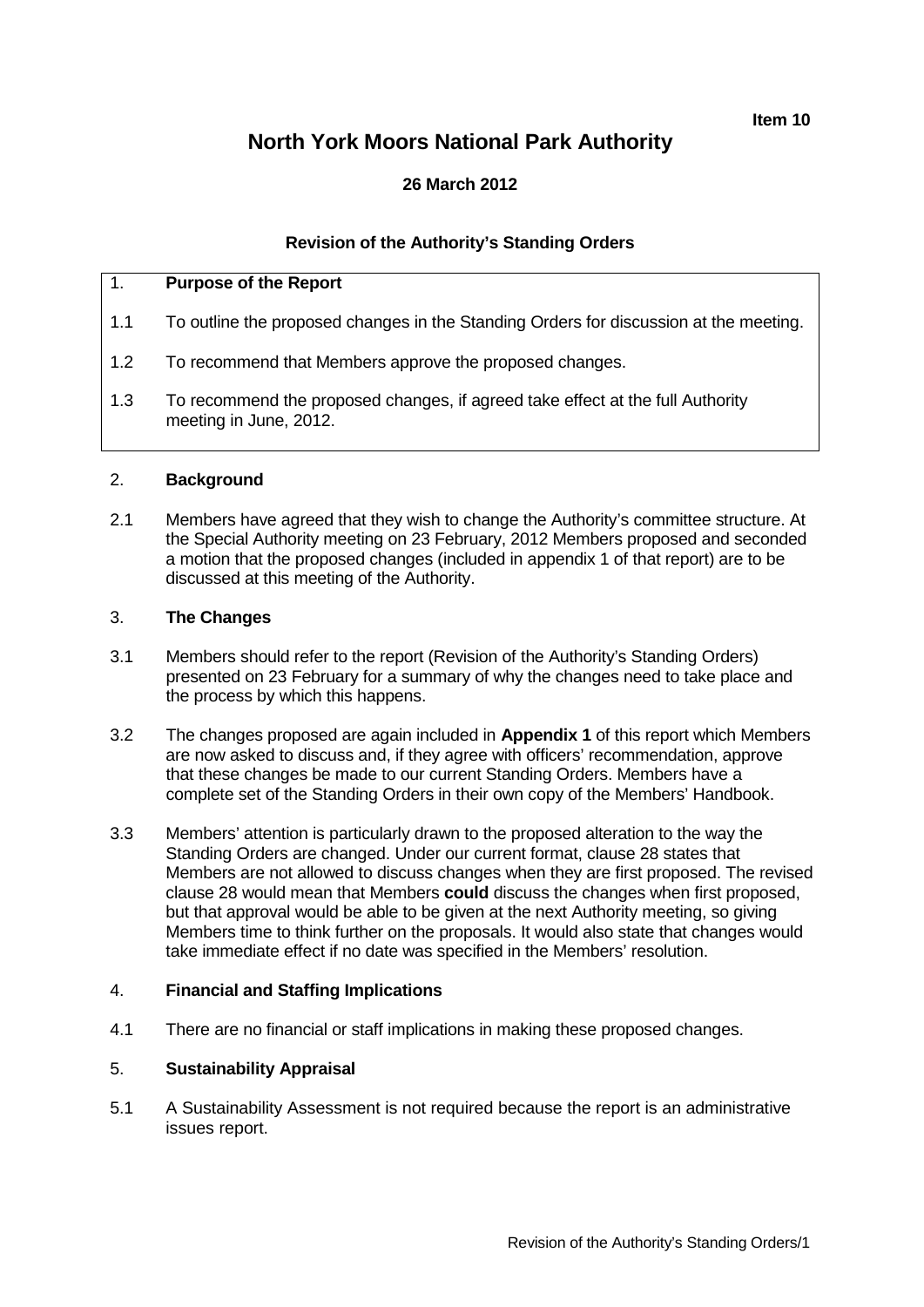## 6. **Legal Implications**

6.1 The revised Standing Orders need to be put into place to ensure that policy and decision making by Members and managerial and operational decision-making by officers continues within a framework of accountability to the public, Government and stakeholders. The review of the Standing Orders has been conducted with full reference to the County Council's Legal Services department.

## 7. **Recommendation**

- 7.1 That Members approve the proposed changes to the Standing Orders outlined in **Appendix 1** of this report.
- 7.2 That Members agree the changes to the Standing Orders take effect at the June 2012, full Authority meeting.

Julie Lawrence Director of Projects Tel No 01439 770657

## **Background papers to this Report File ref**

- 1. Current Standing Orders **Members** Members' Handbook
- 2. Revision of the Authority's Standing Orders Special Authority meeting, 23 February, 2012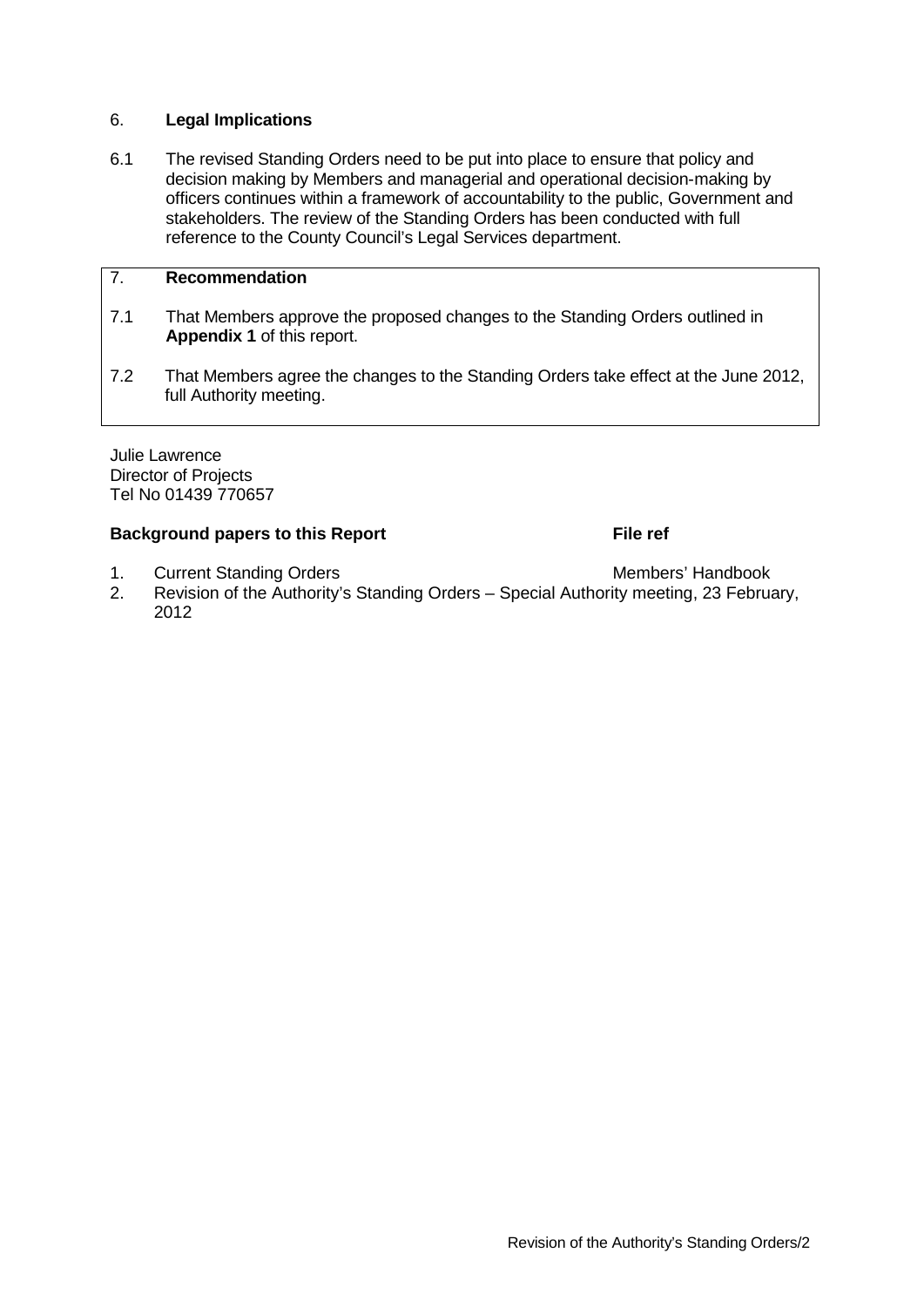# **Appendix 1 First phase proposed changes to the Authority's Standing Orders**

| SO No.    | <b>Current version</b>                                                                  | Proposed new version/amendment                                                                                                                                                                                                                                                                                                                                                     | Reason for change                                                                                                      |
|-----------|-----------------------------------------------------------------------------------------|------------------------------------------------------------------------------------------------------------------------------------------------------------------------------------------------------------------------------------------------------------------------------------------------------------------------------------------------------------------------------------|------------------------------------------------------------------------------------------------------------------------|
| 1e & f    | No current text                                                                         | (e) All meetings of the Full Authority,<br>Committees or Sub-Committees shall be called at<br>no less than 5 clear days notice in accordance<br>with the Local Government Act 1972, as<br>amended by Local Authorities (Access to<br>Meetings and Documents) (Period of Notice)<br>(England) Order 2002)                                                                           | New clause to clearly outline the<br>notice period needed to convene<br>all meetings of the various<br>committees etc. |
|           |                                                                                         | (f) No less that 5 clear days before the meetings,<br>notice of the time and place of the intended<br>meeting shall be published at the council's<br>offices, and where the meeting is to take place                                                                                                                                                                               |                                                                                                                        |
| 2c&d      | n/a                                                                                     | (c) The Chair and Deputy Chair of the Authority<br>undertake a role to represent the Authority at<br>national (e.g. National Park 'family' meetings),<br>regional or local meetings where attendance of<br>the Chair or Deputy Chair is required.<br>(d) The Deputy Chair of the Authority is able to<br>deputise for the Chair as appropriate and in<br>agreement with the Chair. | Requested by Members to<br>acknowledge role of Chair and<br>Deputy as the 'Authority's<br>representatives' at meetings |
|           |                                                                                         |                                                                                                                                                                                                                                                                                                                                                                                    |                                                                                                                        |
| 9 and 22c | Section 100                                                                             | Section 100A                                                                                                                                                                                                                                                                                                                                                                       | For clarification                                                                                                      |
| 15.       | Refers to 'the Information and Education<br>Working Group or Advisory Working<br>Group' | Delete text                                                                                                                                                                                                                                                                                                                                                                        | Group no longer in existence                                                                                           |
| 16a       | Refers to 'relevant joint committee'                                                    | Delete text                                                                                                                                                                                                                                                                                                                                                                        | No joint committees in existence                                                                                       |